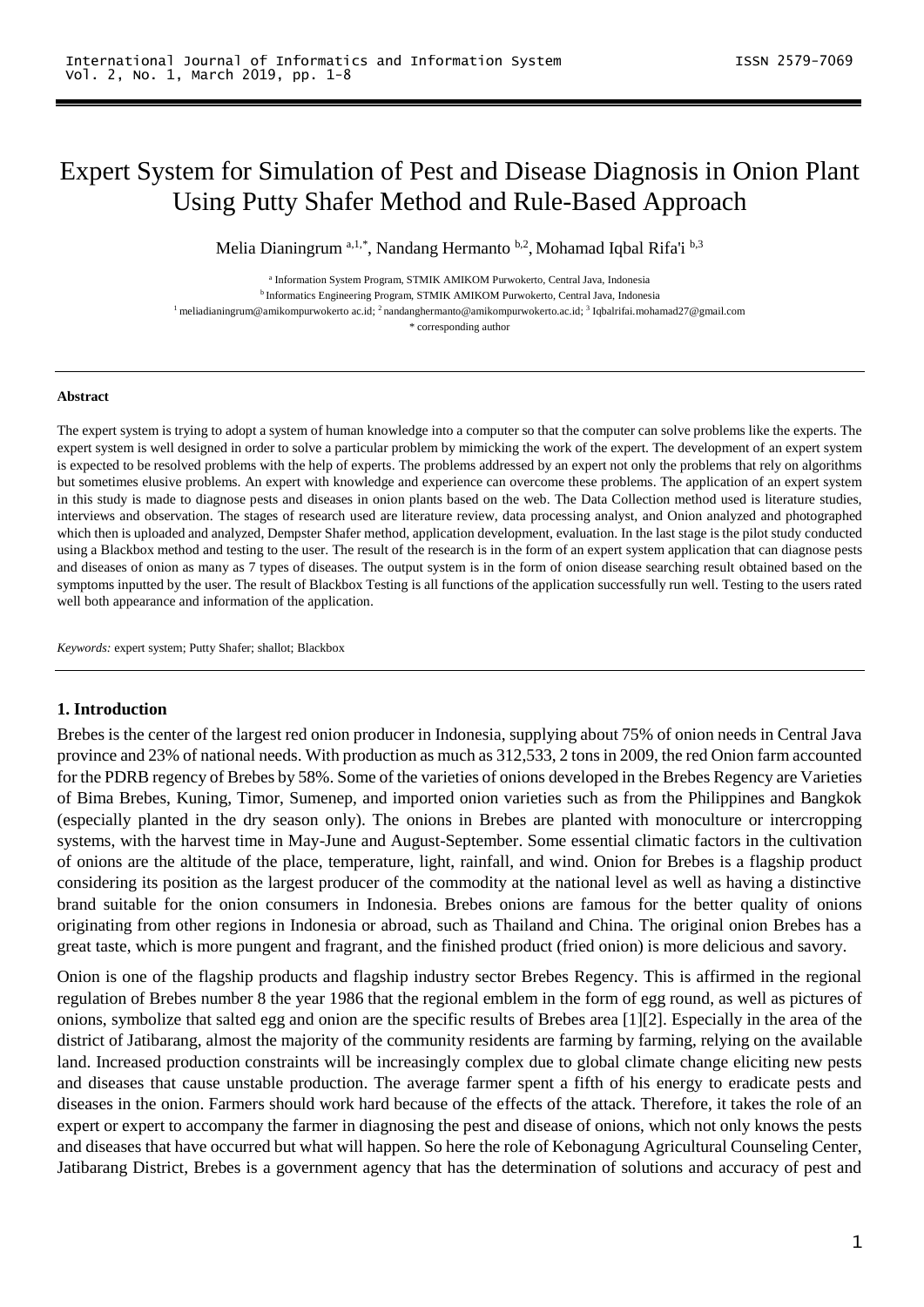disease handling information. To minimize the occurrence of damage to the onion plants from pests and diseases of the onion.

From the data extracted from the Kebonagung Agricultural Counseling Center, Jatibarang District, Brebes for the widespread attack of one of the pests of onions seen in table 1 follows:

| N <sub>0</sub> | <b>Location</b> (village) | <b>Spacious</b> | Unit area | Pest Attack Area | <b>Percentage</b> | <b>Number of cases</b> |
|----------------|---------------------------|-----------------|-----------|------------------|-------------------|------------------------|
|                | Rengasbandung             | 350             | Ha        |                  | 10.0%             | 100                    |
|                | Kedungtukang              | 350             | Ha        |                  | 12.0%             | 144                    |
|                | Kendawa                   | 350             | Ha        |                  | 8%                | 64                     |
|                | <b>Tembelang</b>          | 350             | Ha        |                  | 6%                | 36                     |

# **Table 1** Data Of Disease Name In Onions

(Source: Kebonagung Agricultural Counseling Center, Jatibarang District, Brebes)

Based on the data above, Jatibarang Sub-district is the most widespread and most cases for the Spread of one of the pests of Onion Caterpillars (*Spodoptera Exigua*), Trotol disease, purple blotch, leaf-cutter flies (*Liriomyza sp*). On the onion plant. Therefore, it takes more attention from experts who are in the Kebonagung Agricultural Counseling Center that covers the four villages to help experts in diagnosing pests and diseases of onions.

### **2. Literature Review**

### 2.1. Expert System

The expert system is a system that seeks to adopt human knowledge to the computer so that the computer can solve the problem as usual by experts. The basic idea of an expert system applied artificial intelligence technology, is simple. Expertise is transferred from an expert to a computer. This Knowledge is then stored on the computer, and users run the computer for the specific advice required. The expert system asks for facts and can make inferences up to a definite conclusion. Knowledge in the expert system may be an expert or knowledge generally found in books, journals, websites and people with knowledge of a field. A good expert system is designed to solve a particular problem by emulating the work of the experts [3][4][5].

# 2.2. Dempster Shafer

Dempster Shafer is a mathematical theory for proving based on belief functions and plausible reasoning (sensible thinking). It used to combine separate pieces of information (evidence) to calculate the likelihood of an event. This theory was developed by Arthur P Dempster and Glenn Shafer [6][7][8].

There is a wide range of reasoning with a complete and very consistent model, but many problems can not be resolved entirely and consistently. Such inconsistency is due to the addition of new facts. Such reasoning is called a nonmonotonical study. To overcome that inconsistency, then we can use the theory of Putty Shafer. In a narrow sense, the definition of the theory of Putty Shafer is referring to the original conception of the theory by the Shafer Putty. However, it is a theory commonly used to define reason more broadly than some similar conventional approaches, as has been adapted for certain types of situations. In certain situations, many authors have offered different rules to combine the evidence, usually by looking back at it and handling the evidence conflict better[9][10].

In general, the Dempster-Shafer theory is written in an interval:

# **[***Belief, Plausibility***]**

Belief (Bel) is the measure of the power of evidence (evidence) in favor of a set of propositions. If it is 0, it indicates that there is no evidence, and if it is worth 1 indicates any certainty or plausibility (P1).

$$
Pl(s) = 1 - Bel(-s)
$$

Plausibility also HCV 0 to 1. If sure it will be  $\neg S$ , then it can be said that the Bel =  $(\neg S) = 0$ . The theory of Putty Shafer is known for its frame of discernment, which is associated with Θ. This Frame is the talking universe of a group of hypotheses So it is often referred to as the environment. The goal is to associate the confidence size of θ elements. Not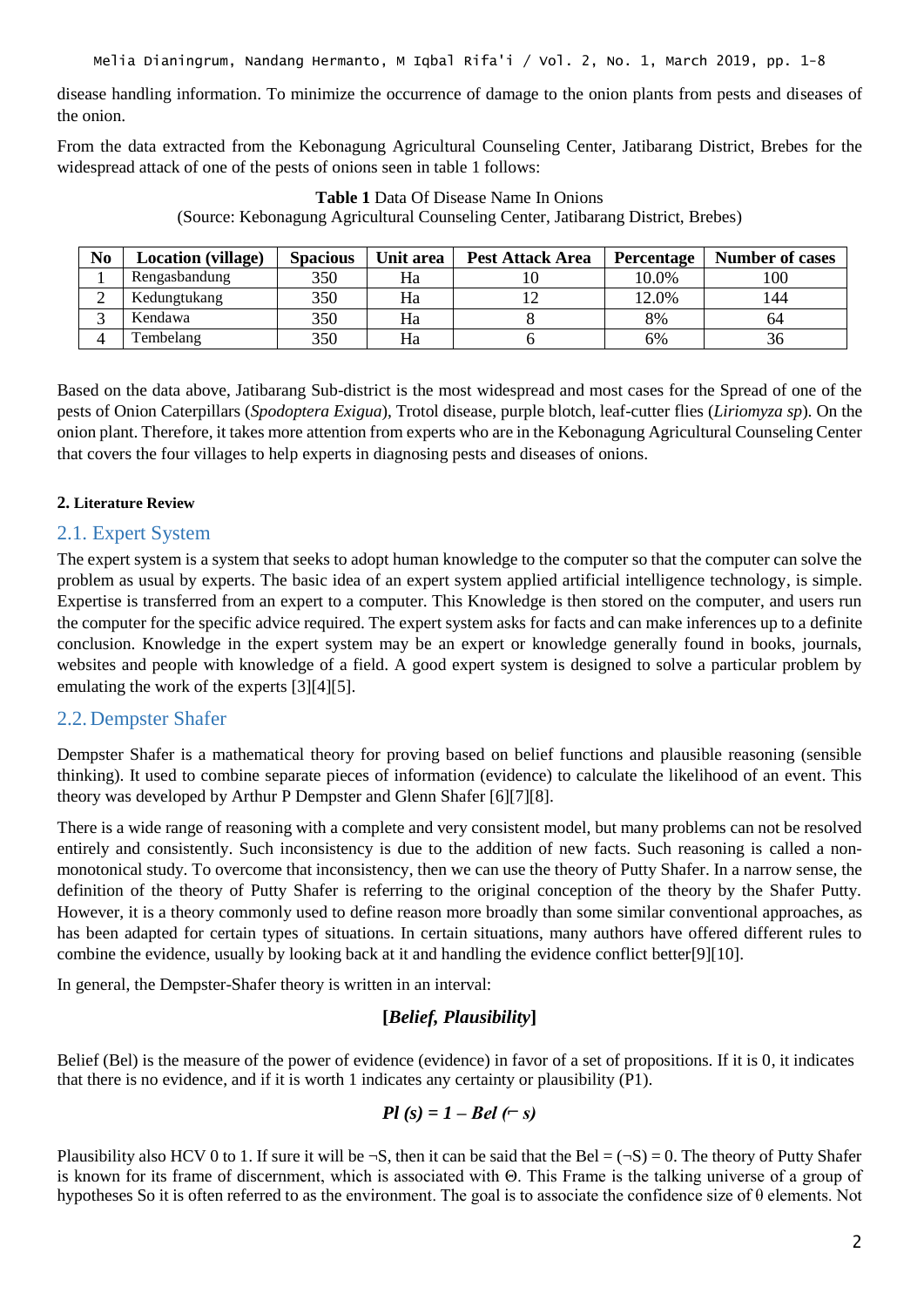all of the evidence directly supports each element. Therefore, there needs to be a probability of density function (m). The M value not only defines  $\theta$ -only elements but also all of its subsets. So if  $\theta$  contains n elements, then a subset of  $\theta$ is 2n. The sum of all m in a subset of  $\theta$  equals 1. If there is no information to select a hypothesis, then the value:

$$
m \left\{ \Theta \right\} = 1.0
$$

If it is known X is a subset of  $\theta$ , with M1 as its density function, and Y is also a subset of  $\theta$  with M2 as its density function, it can be formed a combination function of M1 and M2 as M3, namely:

$$
m_3(Z) = \frac{\sum x \cap Y = Z m_1(X) \cdot m_2(Y)}{\sum x \cap Y = \varnothing m_1(X) \cdot m_2(Y)}
$$

# 2.3.Rule-Based Approaches

Rule-based approaches in this expert system using rule-Base Reasoning method, a method of the approach using the if-then pattern can be used in the process of being diagnosed against the pests and diseases of horticultural crops which has contained several expert knowledge in a problem and an expert with its performance can solve the problem sequentially[11][12]. With the approach method, The resulting rules can be rereviewed by an expert to be repaired or modified to obtain results better [13].

### **3. Research Methods**

# 3.1. Data Collection

The steps used to obtain the data are as follows:

a. Interview

According to [14], interviews are two-way communication to get data from respondents. It is the most widely used acquisition method. This method involves talking with an expert directly in an interview. This interview aims at collecting data directly from experts/experts.

b. Observation

According to [15], observation is a technique or approach for obtaining primary data by observing the data objects directly.

c. Literature study

The library method is a technique of data collection and resources such as books, documents, publications, or the internet [16].

# 3.2. System Development

When implementing the development model using the waterfall model. In the book Software Engineering [17], mention that one of the SDLC system development is by waterfall model.



**Fig. 1** Illustration of The Waterfall Model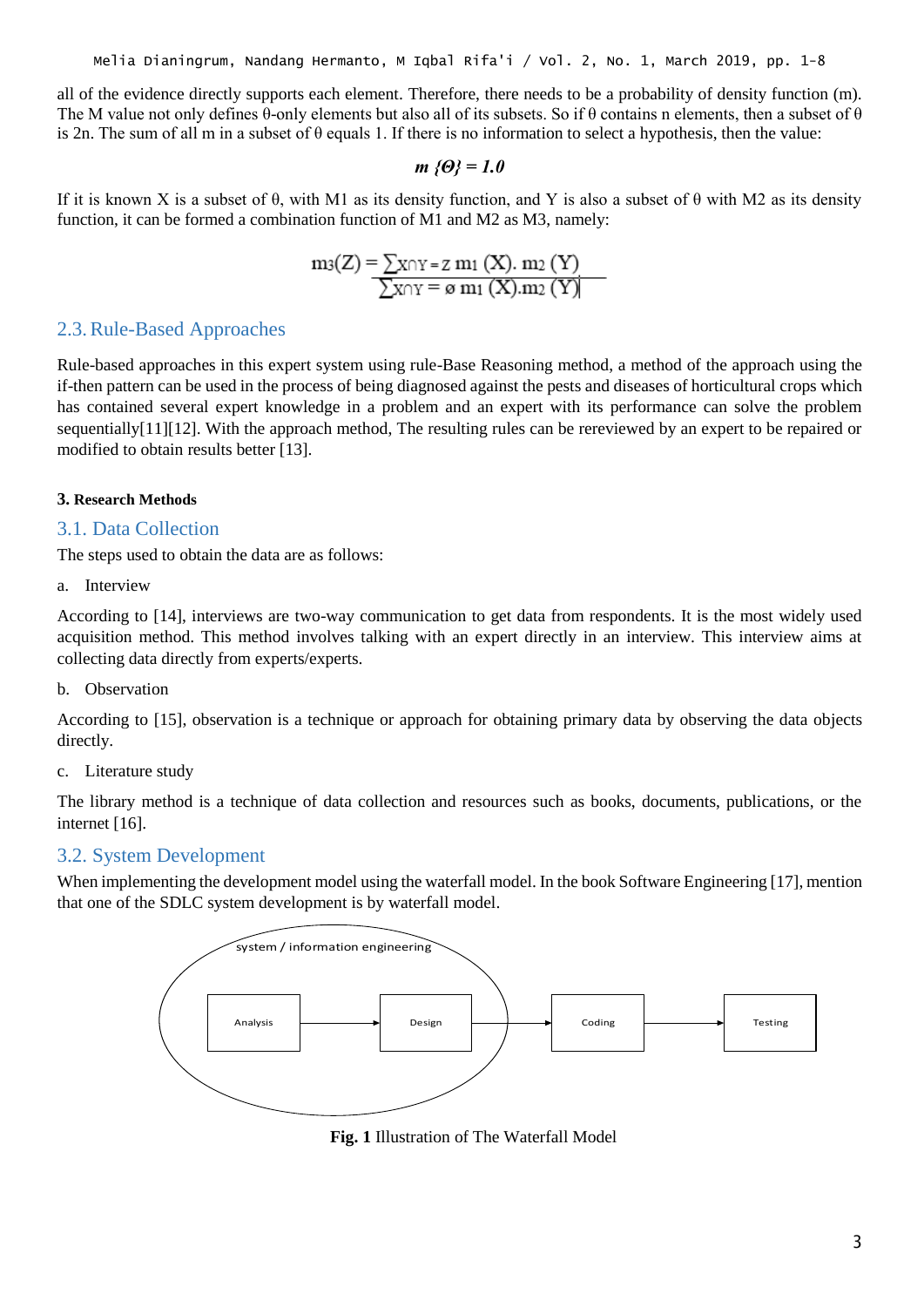Melia Dianingrum, Nandang Hermanto, M Iqbal Rifa'i / Vol. 2, No. 1, March 2019, pp. 1-8

# 3.3. Testing

Testing applications performed by developers using the Black Box Testing method. Black Box Testing is testing software in terms of functional specifications without testing the design and code of the program [17] [18].

### **4. Discussion**

# 4.1. Results and Discussion

A system of diagnosis of pests and diseases in the red onion plant is one of the solutions used to process the diagnosis of pests and diseases of onions based on the website is one of the breakthroughs in the technological world where the onion farmers can identify pests and diseases of onion plants through an accessible application on the Internet to find out pests and diseases that are attacking the onion plant.

In this study, the method used is the method of Dempster Shafer, where it can determine the process of diagnosing pests and diseases of the onions that are inferred from the symptoms posed by the red onion plant destruction organisms. Of the seven pest and disease data, 29 symptoms are obtained in determining the diagnosis result of pest and diseases of onions include:

### a. Pest and disease Data

| <b>Disease Code</b> | <b>Name of illness</b> |
|---------------------|------------------------|
| HP1                 | Onion caterpillars     |
| HP2                 | Dead Shoots            |
| HP3                 | Moler                  |
| HP4                 | Automatic              |
| HP <sub>5</sub>     | Trotol                 |
| HP <sub>6</sub>     | Leaf-Cutter Flies      |
| HP7                 | Leaf Spot              |

#### **Table 2** List of Pests And Diseases

### b. Symptom Data

### **Table 3** Symptoms List

| <b>Symptom code</b> | <b>Symptom name</b>                      |
|---------------------|------------------------------------------|
| G01                 | Tip of the leaves appear perforated      |
| G02                 | The leaves look translucent              |
| G03                 | <b>White leaf Patches</b>                |
| G <sub>04</sub>     | Leaves hang down/wither                  |
| G05                 | Rotten leaf tip wet                      |
| G06                 | Leaf Tip Brown                           |
| G07                 | The tip of dead leaves                   |
| G08                 | Leaves twisted                           |
| G09                 | <b>Yellow</b> leaf                       |
| G10                 | Leaves hang down/wither                  |
| G11                 | Rotting roots                            |
| G12                 | The root of the tuber is whitish boletus |
| G13                 | The root of the watery tuber             |
| G14                 | <b>White leaf Patches</b>                |
| G15                 | Leaf patches widen and become greenish   |
| G16                 | Sudden death plants                      |
| G17                 | Leaf Bottom Fall                         |
| G18                 | The base of the leaf shrinks             |
| G19                 | Leaves are bent spots                    |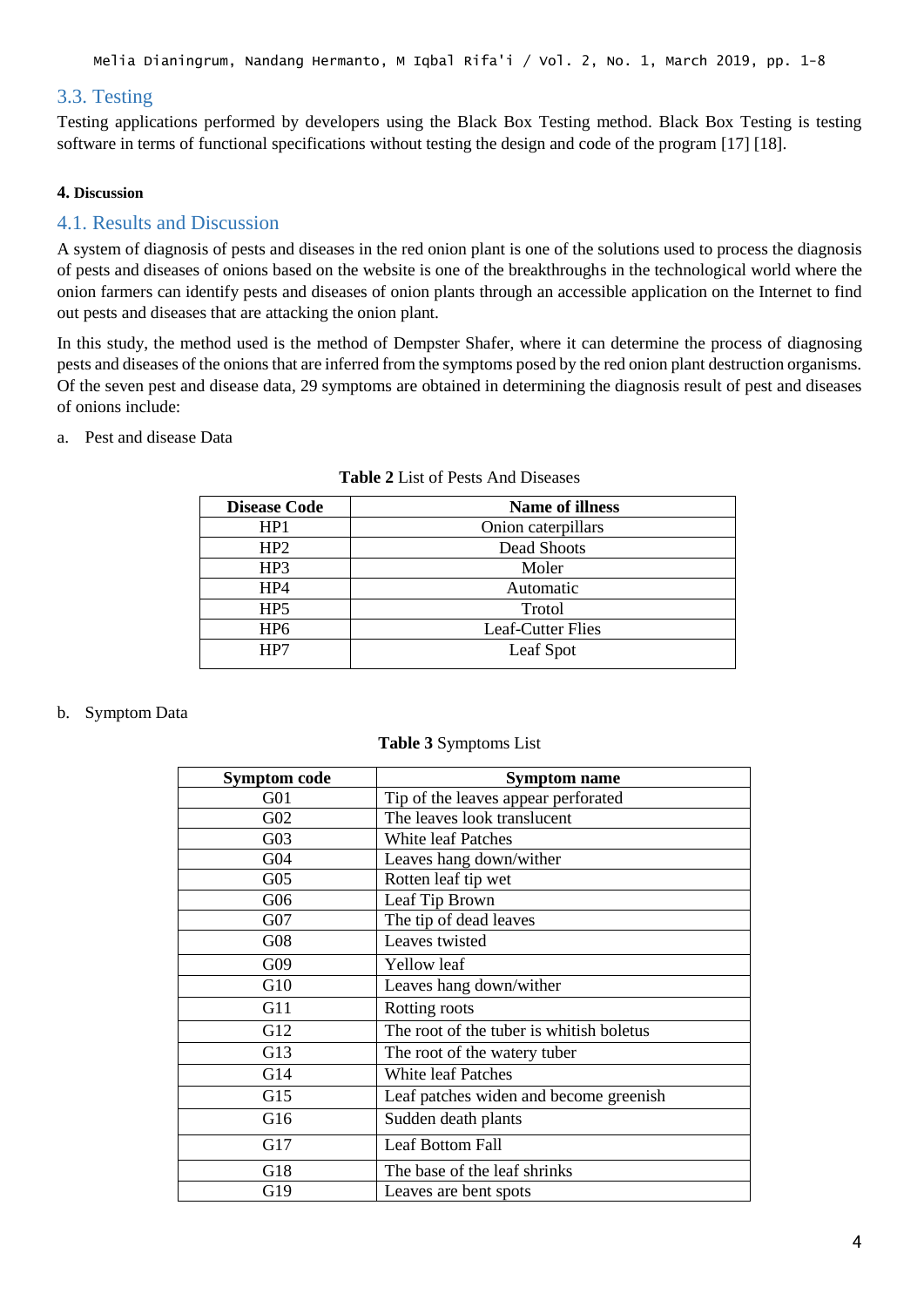| G20             | White or gray leaf patches            |  |  |
|-----------------|---------------------------------------|--|--|
| G21             | Edge and dry                          |  |  |
| G22             | Tuber rot                             |  |  |
| G23             | There are white spots on the leaves   |  |  |
| G <sub>24</sub> | Leaves become dry                     |  |  |
| G <sub>25</sub> | Leaf color as burned                  |  |  |
| G26             | Round and elongated leaf patches      |  |  |
| G27             | Brown leaf spotting with yellow edges |  |  |
| G28             | The most number of spots on the leaf  |  |  |
| G29             | The tissue on dead leaf spotting      |  |  |

Melia Dianingrum, Nandang Hermanto, M Iqbal Rifa'i / Vol. 2, No. 1, March 2019, pp. 1-8

### c. Rule Creation

In the manufacture of this inference machine based on Putty Method Shafer. This method of inference, withdrawal of conclusions based on the symptoms of pests and diseases in the red onion plant, with the rules of the production rule that has been made in the previous step. So formed the decision tree in Figure 2 as follows:



**Fig. 2** Decision Tree

Figure 2 is the decision tree of the system of diagnosis of pests and diseases of the red onion plants, consisting of 7 pests and 29 symptoms in the plant of onions.

### d. Putty Shafer Value

In the method of Putty Shafer then can be created a table of relation that contents about the relationship between disease and symptoms and the value of density (m) A symptom of the disease. Here is table 4 explaining the relationship between symptoms, illness and the value of density.

|  | Table 4 Symptoms Relationship table, disease, and Density Value |  |  |
|--|-----------------------------------------------------------------|--|--|
|  |                                                                 |  |  |

|           | P <sub>1</sub> | D) | P <sub>3</sub> | <b>P4</b> | P <sub>5</sub> | <b>P6</b> | P7 | <b>Density Value</b> |
|-----------|----------------|----|----------------|-----------|----------------|-----------|----|----------------------|
|           | $^{\ast}$      | ∗  |                |           |                |           |    | v.4                  |
| מר<br>ے ت | ∗              |    |                |           |                |           |    | v.o                  |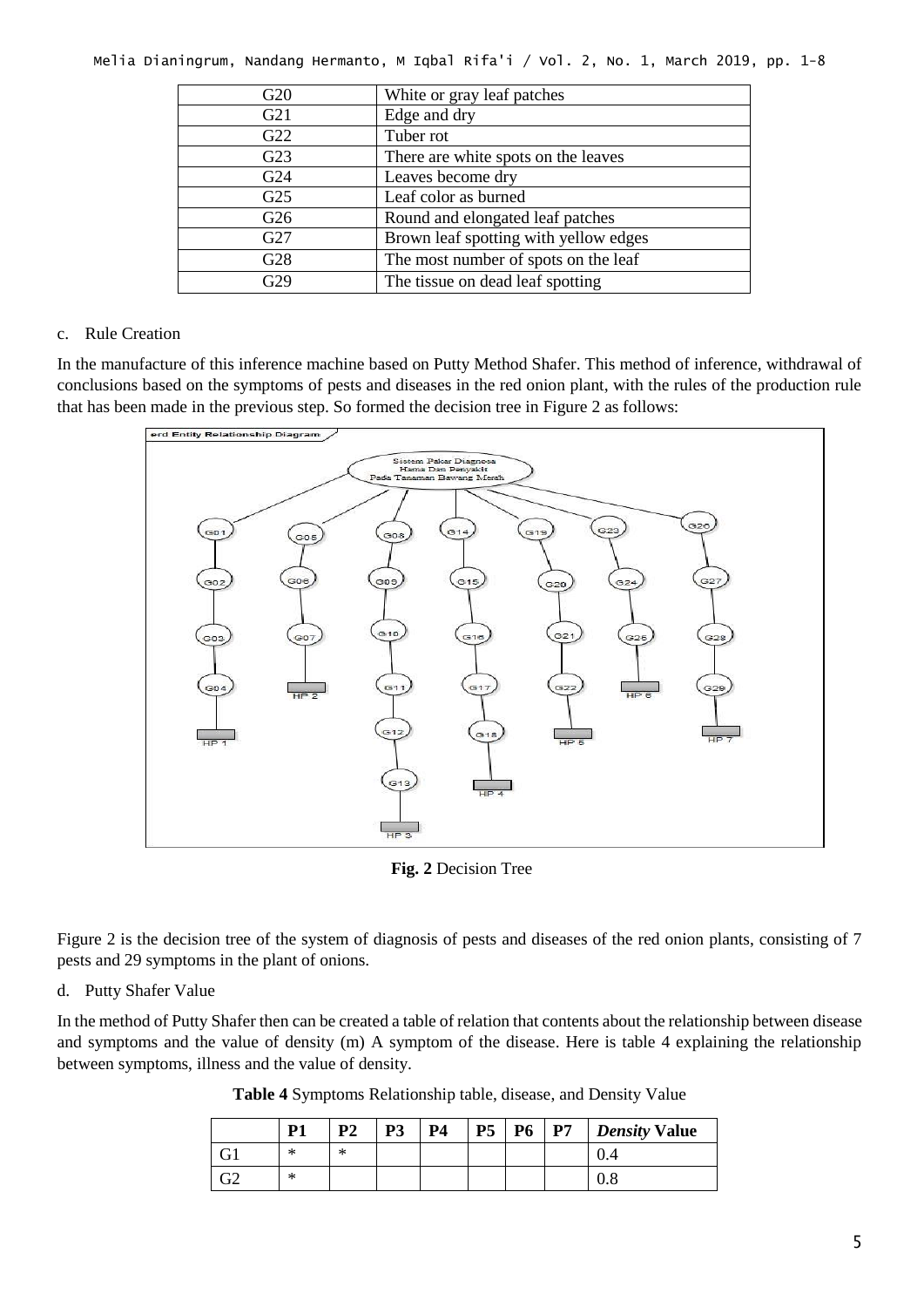|                | <b>P1</b> | P <sub>2</sub> | <b>P3</b> | <b>P4</b> | P <sub>5</sub> | <b>P6</b> | P7     | <b>Density Value</b> |
|----------------|-----------|----------------|-----------|-----------|----------------|-----------|--------|----------------------|
| G <sub>3</sub> | $\ast$    |                |           |           |                |           |        | 0.8                  |
| G4             | $\ast$    | $\ast$         | $\ast$    |           |                |           |        | 0.3                  |
| G <sub>5</sub> | $\ast$    |                |           |           |                |           |        | 0.9                  |
| G <sub>6</sub> | $\ast$    | $\ast$         |           |           |                |           |        | 0.7                  |
| G7             | $\star$   |                |           |           |                |           |        | 0.9                  |
| G8             |           | $\ast$         |           |           |                |           |        | 0.9                  |
| G <sub>9</sub> |           | $\ast$         |           |           |                |           |        | 0.9                  |
| G10            |           | $\ast$         |           |           |                |           |        | 0.9                  |
| G11            |           |                | $\ast$    | $\ast$    |                |           |        | 0.7                  |
| G12            |           |                | $\ast$    | $\ast$    |                |           |        | 0.7                  |
| G13            |           |                | $\ast$    |           |                | $\ast$    | $\ast$ | 0.4                  |
| G14            |           |                | $\ast$    |           |                |           |        | 0.8                  |
| G15            |           |                |           | $\ast$    |                |           |        | 0.8                  |
| G16            |           |                |           | $\ast$    | $\ast$         | $\ast$    | $\ast$ | 0.9                  |
| G17            |           |                |           |           | $\ast$         |           |        | 0.9                  |
| G18            |           |                |           |           | $\ast$         |           |        | 0.8                  |

In table 4 Displays the relationship or relationship of existing symptoms with the disease, as well as the value of density (m) of each symptom given by the expert and method of Putty Shafer does not regulate the symptoms, but the absolute from experts based on experience and theory of knowledge that is in the experts.

### e. Application creation

After the diagnosis rules derived from the processing of disease data and symptoms, the next step is to perform the process of developing the system. At this stage, the development of the system used is SDLC using the waterfall Model as its implementation model.



**Fig. 3** Use Case Diagram User

Here is the definition of use case user admin in the figure 3 use case Diagram user.

**Table 5** Definition of Use Case User

| N <sub>0</sub> | <b>Use Case</b>              | <b>Description</b>                                                                   |
|----------------|------------------------------|--------------------------------------------------------------------------------------|
|                | Login                        | Process to perform <i>user</i> Login                                                 |
|                | <i>User</i> account Settings | User can change admin name also <i>username</i> and <i>password</i> used<br>to login |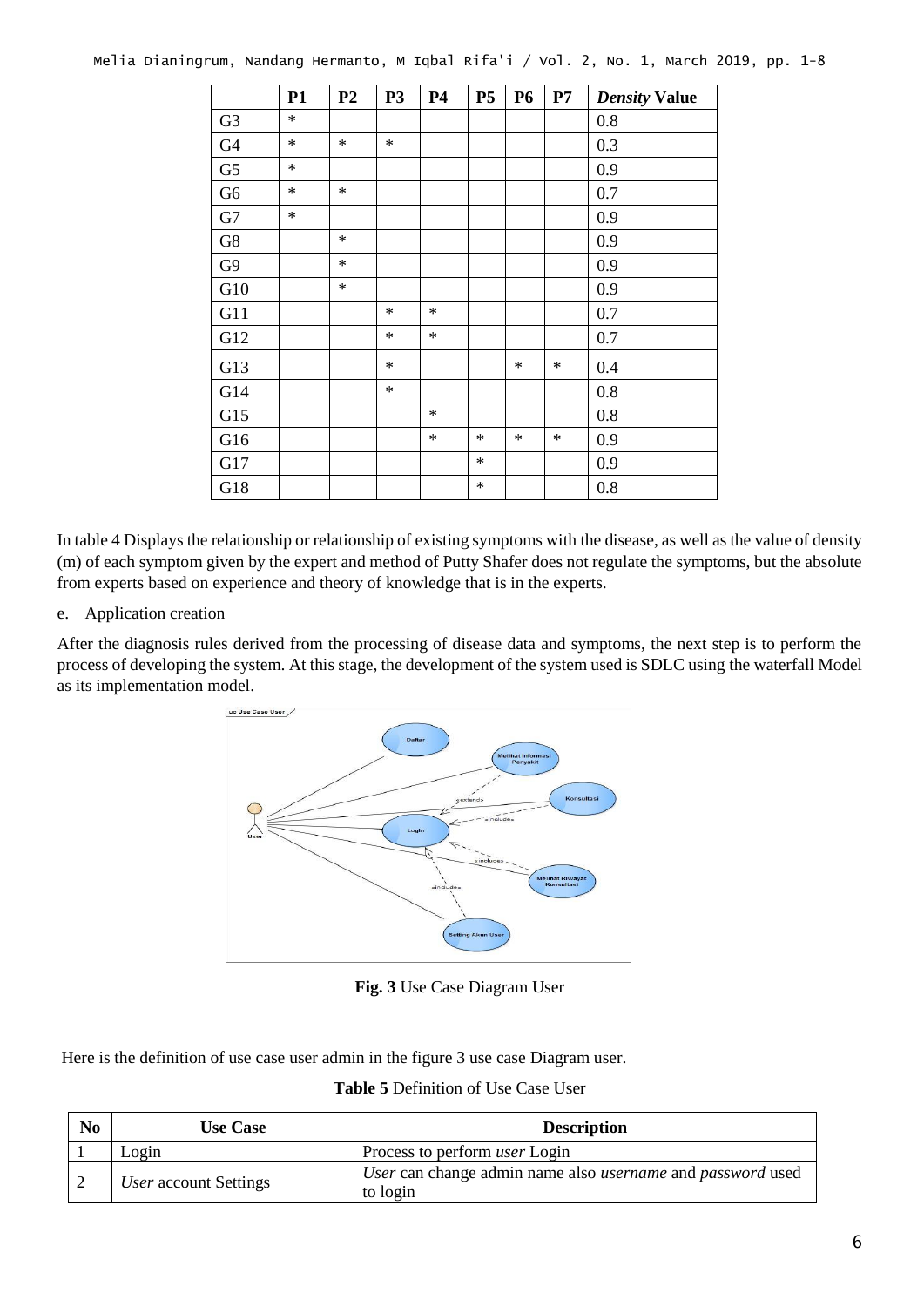| N <sub>0</sub> | <b>Use Case</b>                | <b>Description</b>                          |
|----------------|--------------------------------|---------------------------------------------|
|                | View disease information       | Process See <i>User</i> disease information |
|                | Consultation                   | Consultation viewing process                |
|                | View your consultation history | Process of viewing consultation history     |
|                | List                           | Sign up to do the consultation              |

#### f. System implementation

### Login



#### **Figure 4** User Login page

Figure 4 explaining the user Login menu used to enter the user page, before accessing the next page, the user must log in by entering the username and Password. If the user enters an incorrect username, then the alert of your username appears incorrectly on the login page. Then if the user enters the correct username and password is wrong, it appears warning the user the wrong password.

#### **5. Conclusion**

From the results of research that has been done related to the expert system to diagnose pests and diseases of the onion, then it can be concluded, as follows:

- a. The research has successfully built an expert system for simulated pest and disease diagnoses that include the onion plant using the Shafer Putty Method and rule-based approach.
- b. The use of waterfall is beneficial in the process of creating an expert system because this model provides a flow of software approach in a sorted range from analysis, design, coding and testing.
- c. Based on the results of testing using Blackbox The system of the pest diagnosis and disease of onion crops webbased has been under the design that has been set at the level of the system.

#### References

- [1] S. Abbasbandy, B. Asady, Ranking of fuzzy numbers by sign distance, Information Sciences, 176(2006), 2405-2416.
- [2] K. C. Chai, K. M. Tay, C. P. Lim, A new Dempster-Shafer theory-based method with fuzzy targets for fuzzy sets ranking, in Proceedings of IEEE Int'l Conference on Fuzzy Systems, Hyderabad, India, 2013.
- [3] P. T. Chang, K. C. Hung, Applying the fuzzy-weighted-average approach to evaluate network security systems, Computers and Mathematics with Applications, 49(2005), 1797-1814.
- [4] S. M. Chen, L. W. Lee, Fuzzy decision making based on likelihood-based comparison relations, IEEE Transaction on Fuzzy Systems, 18(2010), 613-628.
- [5] L. Q. Dat, V. F. Yu, S.Y. Chou, An improved ranking method for fuzzy numbers based on the centroid-index, International Journal of Fuzzy Systems, 14(2012), 413-419.
- [6] V. N. Huynh, Y. Nakamori, J. Lawry, A probability-based approach to comparison of fuzzy numbers and applications to target-oriented decision making, IEEE Transaction on Fuzzy Systems, 16(2008), 371-387.
- [7] F. T. Lin, Fuzzy job-shop scheduling based on ranking level ( ) interval-valued fuzzy numbers, IEEE Transaction on Fuzzy Systems, 10(2002), 510-522.